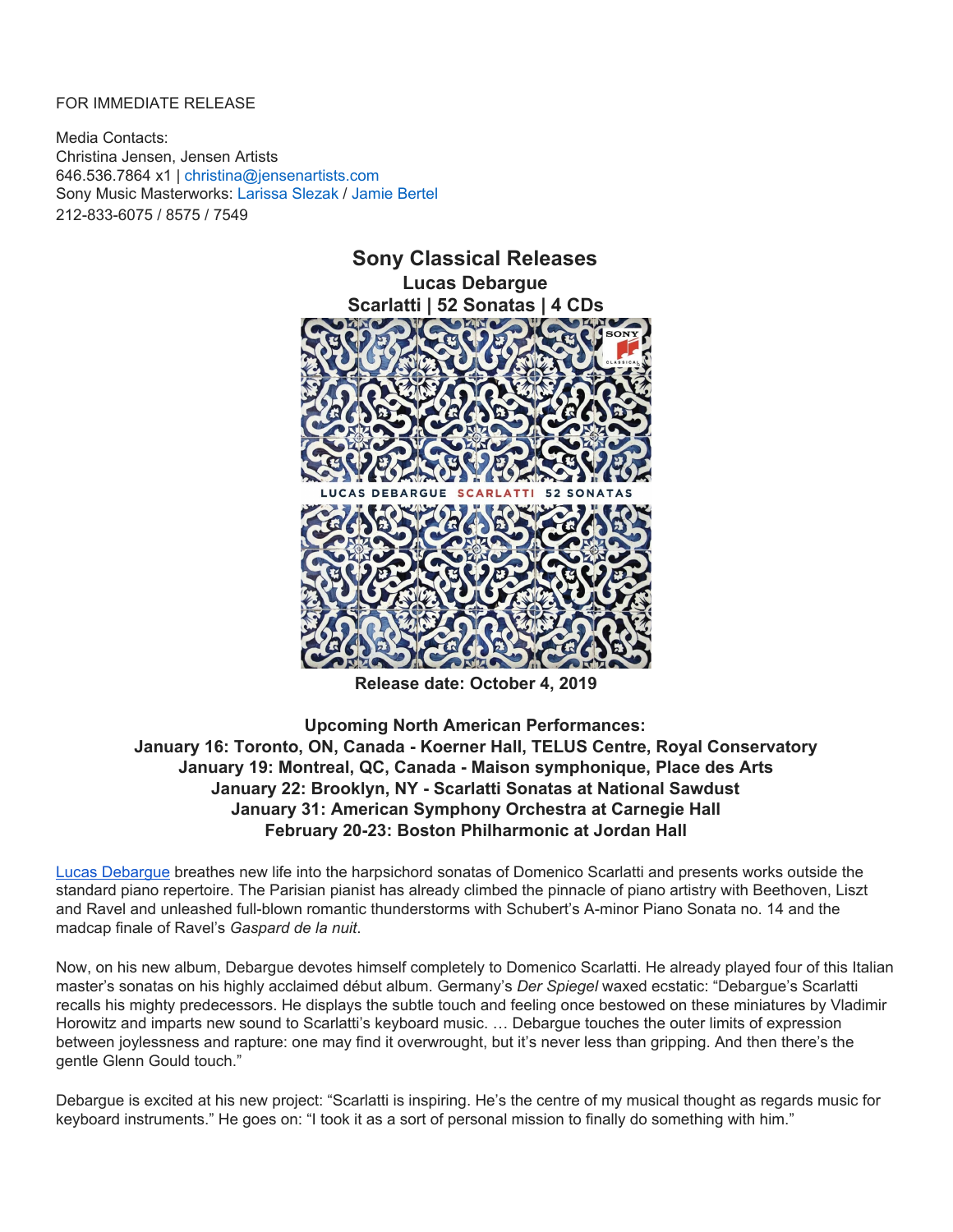Though Scarlatti generally lacks a firm place in the repertoire – he's not heard very often and is almost never the mainstay of a recital – he's one of those milestones that every pianist must turn to. He was born in Naples in 1685, the same year as Johann Sebastian Bach. But unlike his versatile German colleague he was primarily a harpsichordist, a man of soft but very precise nuances. The 555 harpsichord sonatas form the core of his compositional output.

"Lucas Debargue is an exception among today's rarefied piano virtuosos." (*Der Spiegel)* He's also known for his open-mindedness: he left conservatory at the age of 15 and played electric bass in a rock band. Then he studied literature. But again and again he felt drawn back to the classical piano. In 2015 he caused an international sensation at the Tchaikovsky Competition in Moscow, playing Medtner and Ravel. Though he didn't win, the jury squabbled over this very fact, and he was allowed to play at the prize-winners concert. It was his springboard to fame. Since then he's been under contract to Sony Classical. The Scarlatti retrospective on four CDs is now his fourth release.

It has turned out bright and gleaming. Debargue completed the recording in Berlin in a mere five days, playing in the Church of Jesus Christ at the Free University in Dahlem – the same studio where Karajan once recorded. Debargue speaks of "perfect conditions".

"In Scarlatti we hear influences from southern Spain, from Andalusia, but also from the Baroque," Debargue explains. "Often there's something crazy as well, this urge to probe what keyboard instruments are capable of saying at all. I'm fascinated by the balance in this music." To fetch Scarlatti into the modern age, Debargue played on a Bösendorfer 280. He performed completely without pedal – against the instrument's grain, so to speak – and found a *jeu perlé* as bright as sunlight. We hear the formal riches of Scarlatti in a new way. The insistent octaves of Sonata K.14 take on an amazing resemblance to Beethoven.

Debargue's plan was to rescue the Italian master from early music. True, there exist fabulous recordings, he confides, but modern ears can hardly listen to them any more. "I hear more harpsichord in them than Scarlatti," he explains. "The instrument is always in the foreground. We rarely perceive the structure and form of these often highly complex and intelligent sonatas."

Now all this has changed. Moreover, Debargue has sought out a cross-section of Scarlatti's oeuvre. Here, too, the Parisian pianist exposes listeners to new sonic experiences, presenting works well outside normal concert fare. His repertoire ranges from the deeply baroque F-major Sonata K 6, where the left hand functions like a thoroughbass, to K 526, an explosion of colours whose deftly interwoven *legato* passages already presage the sound of romanticism.

## **About Lucas Debargue**

The uncommon talent of Lucas Debargue was revealed by his performances at the Tchaikovsky International Competition in Moscow in 2015. Though placed fourth at the final round, he was the only contestant across all disciplines to receive the coveted Moscow Music Critic's Prize as a pianist "whose incredible gift, artistic vision and creative freedom have impressed the critics as well as the audience".

Following this breakthrough, Lucas was invited to play solo and with leading orchestras in the most prestigious venues: Theatre des Champs Elysées and Philharmonie in Paris; London's Wigmore Hall and Royal Festival Hall; Berlin Philharmonic and Prinzregententheater in Munich; Stockholm's Konzerthuset; the Concertgebouw in Amsterdam; the Milan Conservatory; Carnegie Hall; Chicago Symphony Hall Kennedy Center in Washington; Maison de la Musique in Montreal, the Royal Conservatory of Toronto; the concert halls of Mexico City, Tokyo, Beijing, Shanghai, Taipei, Seoul; and of course the legendary Grand Hall of Tchaikovsky Conservatory and the Tchaikovsky Concert Hall in Moscow, the Mariinsky Concert Hall and the Shostakovich Philharmonic Hall in St. Petersburg.

Lucas Debargue regularly collaborates with Valery Gergiev, Mikhail Pletnev, Vladimir Jurowski, Andrey Boreyko, Yutaka Sado, Tugan Sokhiev, Vladimir Fedoseev, Bertrand de Billy, and Mirga Gražinytė-Tyla. His chamber music partners include Gidon Kremer, Janine Jansen, and Martin Frost.

In the 2019-20 season, Mr. Debargue will make his mainstage Carnegie Hall debut with the American Symphony Orchestra and Leon Botstein. He will also perform in Boston, Toronto and Montreal. A tour with the Russian National Orchestra and Maestro Pletnev will take him to the Middle East and Switzerland, while Berlin will welcome him back to the Konzerthaus with Shostakovich First Concerto and music by a living Russian composer, Leonid Desyatnikov.